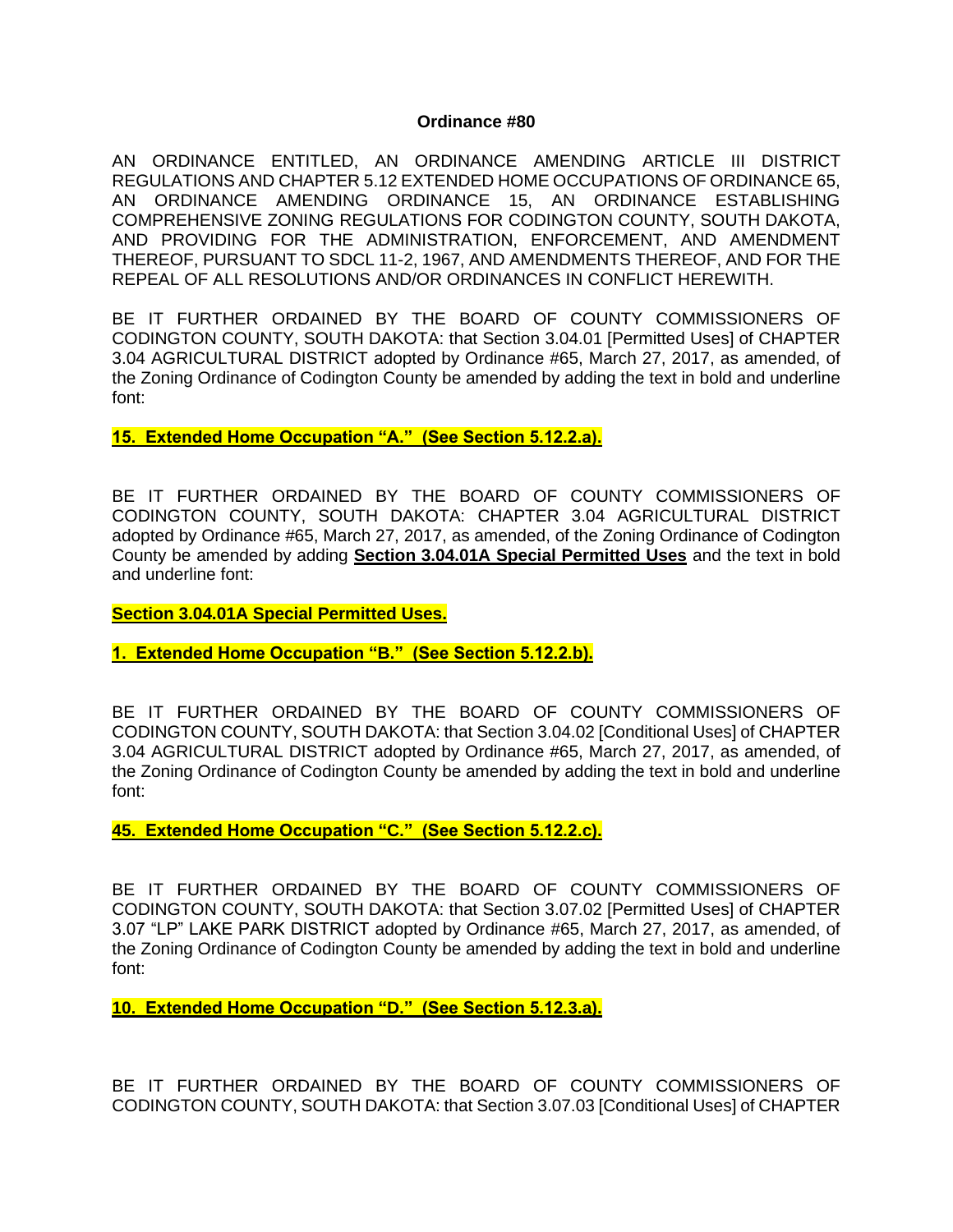3.07 "LP" LAKE PARK DISTRICT adopted by Ordinance #65, March 27, 2017, as amended, of the Zoning Ordinance of Codington County be amended by adding the text in bold and underline font:

**10. Extended Home Occupation "E." (See Section 5.12.3.b).** 

BE IT FURTHER ORDAINED BY THE BOARD OF COUNTY COMMISSIONERS OF CODINGTON COUNTY, SOUTH DAKOTA: that Section 3.10.02 [Permitted Uses] of CHAPTER 3.10 "TD" TOWN DISTRICT adopted by Ordinance #65, March 27, 2017, as amended, of the Zoning Ordinance of Codington County be amended by adding the text in bold and underline font and removing the text in strikethrough font:

### **Section 3.10.012 Permitted Uses.**

- 1. Single-family residential usage, including Type A manufactured homes permitted; Type B manufactured homes, provided that provisions of Section 5.7 are met.
- 2. Public parks.
- 3. Agriculture and horticulture uses, excluding feedlots.
- 4. Shop-style dwellings provided written consent of one hundred (100) percent of adjacent landowners is obtained. *(Amended: Ord. 72; April 27, 2021)*

**5. Extended Home Occupation "D." (See Section 5.12.3.a).** 

BE IT FURTHER ORDAINED BY THE BOARD OF COUNTY COMMISSIONERS OF CODINGTON COUNTY, SOUTH DAKOTA: that Section 3.10.02 [Conditional Uses] of CHAPTER 3.10 "TD" TOWN DISTRICT adopted by Ordinance #65, March 27, 2017, as amended, of the Zoning Ordinance of Codington County be amended by adding the text in bold and underline font and removing the text in strikethrough font:

8. **Extended Home Occupation "E." (See Section 5.12.3.b).** The Board of Adjustment may permit other uses which in its opinion are not detrimental to other uses. These may include manufacturing and processing uses.

BE IT FURTHER ORDAINED BY THE BOARD OF COUNTY COMMISSIONERS OF CODINGTON COUNTY, SOUTH DAKOTA: that Section 3.13.02 [Permitted Uses] of CHAPTER 3.13 "RR" RURAL RESIDENTIAL DISTRICT adopted by Ordinance #65, March 27, 2017, as amended, of the Zoning Ordinance of Codington County be amended by adding the text in bold and underline font:

**10. Extended Home Occupation "D." (See Section 5.12.3.a).**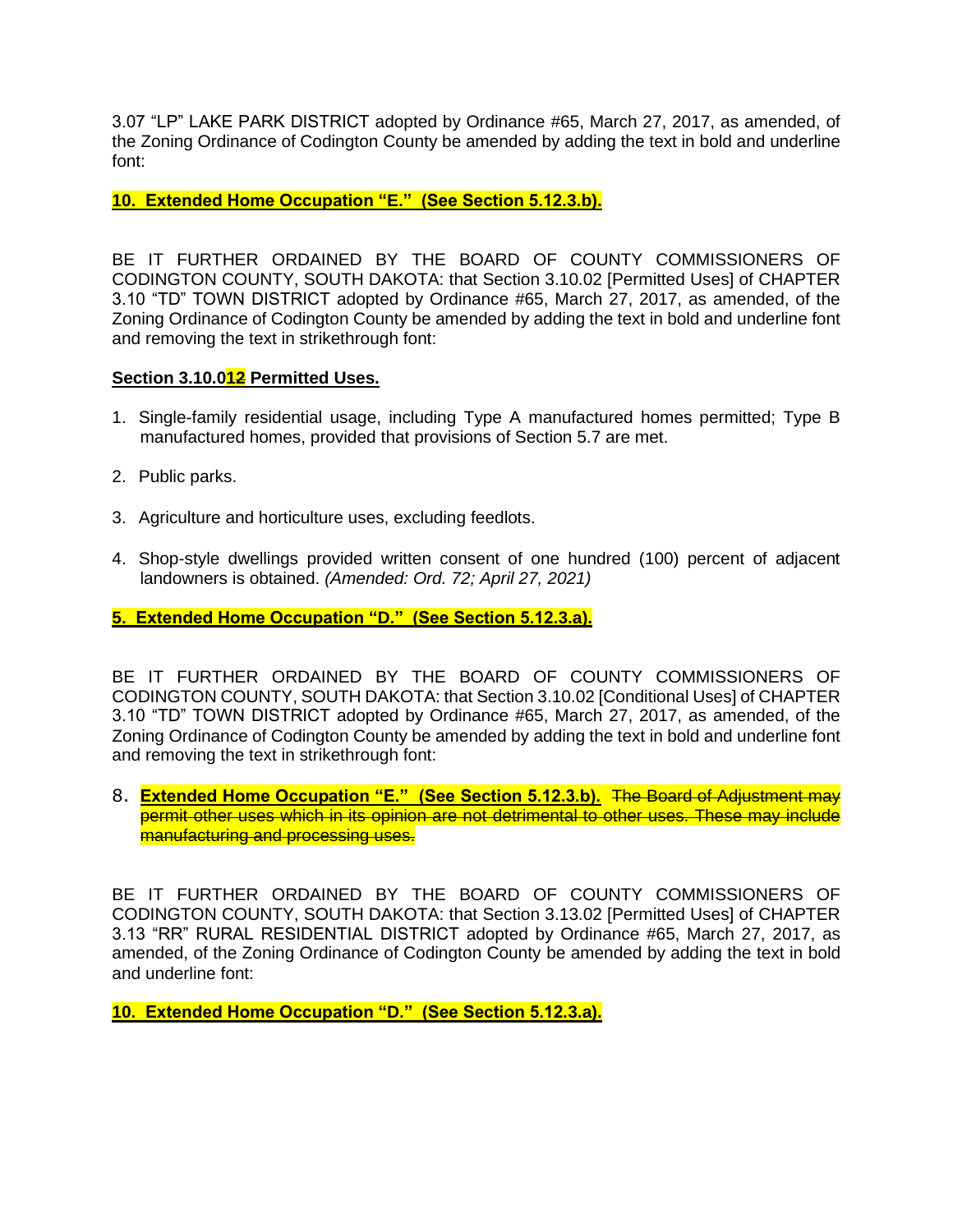BE IT FURTHER ORDAINED BY THE BOARD OF COUNTY COMMISSIONERS OF CODINGTON COUNTY, SOUTH DAKOTA: that Section 3.13.04 [Conditional Uses] of CHAPTER 3.13 "RR" RURAL RESIDENTIAL DISTRICT adopted by Ordinance #65, March 27, 2017, as amended, of the Zoning Ordinance of Codington County be amended by adding the text in bold and underline font:

**12. Extended Home Occupation "E." (See Section 5.12.3.b).** 

BE IT FURTHER ORDAINED BY THE BOARD OF COUNTY COMMISSIONERS OF CODINGTON COUNTY, SOUTH DAKOTA: that CHAPTER 5.12 EXTENDED HOME OCCUPATIONS adopted by Ordinance #65, March 27, 2017, as amended, of the Zoning Ordinance of Codington County be amended by adding the text in bold and underline font; and striking the text in strikethrough font:

## **CHAPTER 5.12 EXTENDED HOME OCCUPATION.**

There are significant differences between home occupations conducted in residential dwellings on small tracts and agricultural-based extended home occupations. **Extended home occupations are not intended to provide services that encourage traffic to leave urban commercial areas for, but they provide services complimentary to the uses in the same zoning district with little indication to the neighborhood that the business is being operated on the property.** The nature of resources available for use, the benefits and disadvantages created by home occupations, and the problems generated necessitate a distinction between home occupations conducted in residential dwellings on small tracts and agricultural-based extended home occupations.

1. **Businesses operated as extended home occupations shall be principally owned and operated by the resident of the lot.** For the purposes of this section, provided all requirements are met, the following shall be considered extended home occupations:

a. Welding repair conducted in a safe manner**;**.

b. Veterinarian's office**;**.

c. Blacksmith**;**.

- d. Service office.
- **e.** Others which, in the opinion of the Board of Adjustment would not conflict with adjoining land uses.

2. **Extended Home Occupation standards in the Agricultural District:** Performance **Standards** 

**a. Extended Home Occupation "A" as a Permitted Use:**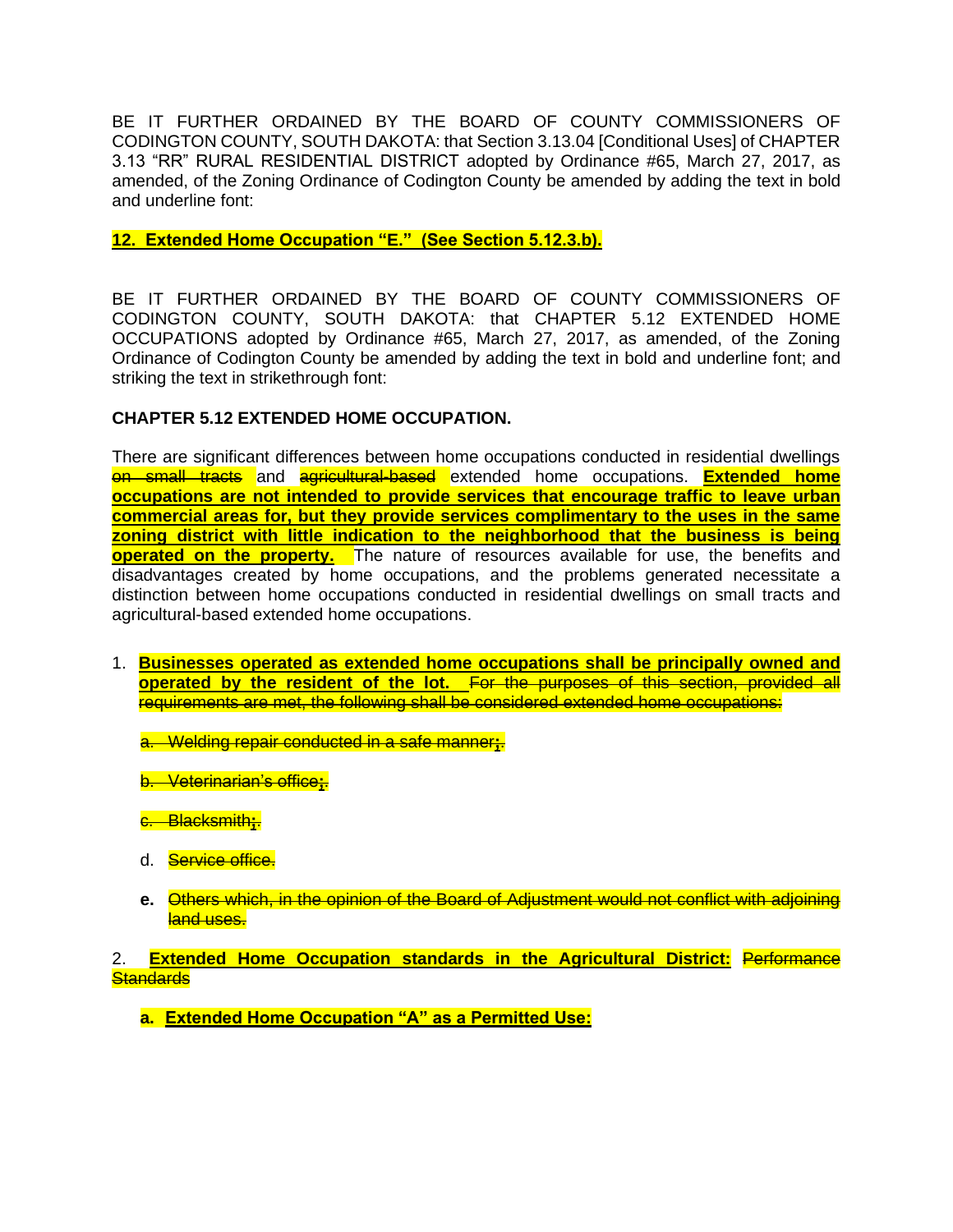|                                                                                                 |                                                                                                                                                                                                                                                         | <b>Number of</b>                                                                                                                                                                                                                                                                                                                                           |                                                                                                                                                                                                                                                                                                                                                                                               |                                                                                                                                                                  |                                                                                                                                                                                                                                                                                                                                                                                                | <b>Traffic and</b>                                                                                                                                                                                                                                                                              |                                                                                                                                                                                                                                                                                                                                                                                                                                                                                                                                                                                                                                                                                                                                                                                             |
|-------------------------------------------------------------------------------------------------|---------------------------------------------------------------------------------------------------------------------------------------------------------------------------------------------------------------------------------------------------------|------------------------------------------------------------------------------------------------------------------------------------------------------------------------------------------------------------------------------------------------------------------------------------------------------------------------------------------------------------|-----------------------------------------------------------------------------------------------------------------------------------------------------------------------------------------------------------------------------------------------------------------------------------------------------------------------------------------------------------------------------------------------|------------------------------------------------------------------------------------------------------------------------------------------------------------------|------------------------------------------------------------------------------------------------------------------------------------------------------------------------------------------------------------------------------------------------------------------------------------------------------------------------------------------------------------------------------------------------|-------------------------------------------------------------------------------------------------------------------------------------------------------------------------------------------------------------------------------------------------------------------------------------------------|---------------------------------------------------------------------------------------------------------------------------------------------------------------------------------------------------------------------------------------------------------------------------------------------------------------------------------------------------------------------------------------------------------------------------------------------------------------------------------------------------------------------------------------------------------------------------------------------------------------------------------------------------------------------------------------------------------------------------------------------------------------------------------------------|
|                                                                                                 | <b>Types of Businesses</b>                                                                                                                                                                                                                              | <b>Employees</b>                                                                                                                                                                                                                                                                                                                                           | <b>Signs</b>                                                                                                                                                                                                                                                                                                                                                                                  | <b>Retail Sales</b>                                                                                                                                              | Appearance                                                                                                                                                                                                                                                                                                                                                                                     | <b>Parking</b>                                                                                                                                                                                                                                                                                  | <b>Performance Standards</b>                                                                                                                                                                                                                                                                                                                                                                                                                                                                                                                                                                                                                                                                                                                                                                |
| <b>Section 5.12.2.a</b><br><b>Extended Home</b><br>Occupation 'A'<br><i>(Permitted</i><br>Uses) | <b>Agribusiness services</b><br><b>Agronomic and horticultural</b><br>services<br><b>General residential and</b><br>agricultural contracting<br>(home and accessory<br>building builders, electrical<br>contractors, plumbing<br>contractors, grain bin | Not more<br>than one (1)<br>employee<br>other than the<br>owner/<br>operator and<br>family<br>members<br>living on-site.<br>(Exception:<br>additional<br>seasonal<br>employees<br>may be<br>allowed<br>provided said<br>employees<br>report directly<br>to the off-<br>premise job<br>site rather<br>than the site<br>of the exted<br>home<br>occupation.) | <b>Number:</b><br>One (1) sign<br><b>Maximum Area:</b><br>16 Sq. Ft.<br>Type:<br><b>Wall or</b><br>Freestanding<br><b>Prohibitions:</b><br><b>Illumination of</b><br>any kind; off-<br>premise signs<br>associated with<br>the business<br>(SDDOT<br>commercial.<br>directional signs<br>known as "blue"<br>signs" may be<br>allowed adjacent<br>to State and<br><b>Federal</b><br>Highways.) | Sale of<br>products<br>necessary to<br>perform the<br>service<br>provided by<br>the business<br>and<br>incidental<br>accessory<br>sale of<br>excess<br>inventory | There shall be no<br>visible evidence<br>of the conduct of<br>such home<br>occupation (other<br>than signs<br>allowed herein)<br>There shall be no<br>outdoor storage<br>of materials,<br>vehicles, etc.<br>related to the<br><b>Extended Home</b><br><b>Occupation</b><br>except operable<br>farm related<br>equipment or<br>vehicles without<br>advertising and<br>owned by the<br>operator. | No traffic shall<br>be generated by<br>such Extended<br>Home<br>Occupation in<br>greater volumes<br>than would<br>normally be<br>expected for an<br><b>Agricultural Use</b><br>at a residence.<br>No on-street<br>parking will be<br>allowed with<br>the Extended<br><b>Home</b><br>Occupation. | No equipment or process<br>shall be used in such<br><b>Extended Home Occupation</b><br>which creates noise,<br>vibration, glare, fumes,<br>odors, or electrical<br>interference detectable to<br>the normal senses off the<br>lot. In the case of electrical<br>interference, no<br>equipment or process shall<br>be used which creates<br>visual or audible<br>interference in any radio or<br>television receivers off the<br>premises, or causes<br>fluctuations in line voltage<br>off the premises.<br>All services performed by<br>the Extended Home<br><b>Occupation shall occur "off-</b><br>premise" from the place of<br>business. (Exception: a<br>home office/ storage/ shop<br>associated with the<br><b>business is allowed</b><br>provided all other<br>conditions are met.) |
|                                                                                                 | contractors)<br><b>Custom farm services</b><br>(combining, fertilizer                                                                                                                                                                                   |                                                                                                                                                                                                                                                                                                                                                            |                                                                                                                                                                                                                                                                                                                                                                                               |                                                                                                                                                                  |                                                                                                                                                                                                                                                                                                                                                                                                |                                                                                                                                                                                                                                                                                                 |                                                                                                                                                                                                                                                                                                                                                                                                                                                                                                                                                                                                                                                                                                                                                                                             |
|                                                                                                 | application, drain tile<br>contracting, herbicide<br>application, custom tillage,<br>custom planting) not<br>including commercial grain<br>storage                                                                                                      |                                                                                                                                                                                                                                                                                                                                                            |                                                                                                                                                                                                                                                                                                                                                                                               |                                                                                                                                                                  |                                                                                                                                                                                                                                                                                                                                                                                                |                                                                                                                                                                                                                                                                                                 |                                                                                                                                                                                                                                                                                                                                                                                                                                                                                                                                                                                                                                                                                                                                                                                             |
|                                                                                                 | <b>Truck driver and traveling</b><br>sales of farm related<br>products in which no phase<br>of the sale (viewing,<br>sampling, sale, pick-up, etc.)<br>occurs at the site of the<br>extended home occupation                                            |                                                                                                                                                                                                                                                                                                                                                            |                                                                                                                                                                                                                                                                                                                                                                                               |                                                                                                                                                                  |                                                                                                                                                                                                                                                                                                                                                                                                |                                                                                                                                                                                                                                                                                                 |                                                                                                                                                                                                                                                                                                                                                                                                                                                                                                                                                                                                                                                                                                                                                                                             |
|                                                                                                 | <b>Traveling small engine and</b><br>automobile repair in which<br>no phase of the repair occurs<br>at the site of the extended<br>home occupation.                                                                                                     |                                                                                                                                                                                                                                                                                                                                                            |                                                                                                                                                                                                                                                                                                                                                                                               |                                                                                                                                                                  |                                                                                                                                                                                                                                                                                                                                                                                                |                                                                                                                                                                                                                                                                                                 |                                                                                                                                                                                                                                                                                                                                                                                                                                                                                                                                                                                                                                                                                                                                                                                             |

## **b. Extended Home Occupation "B" as a Special Permitted Use:**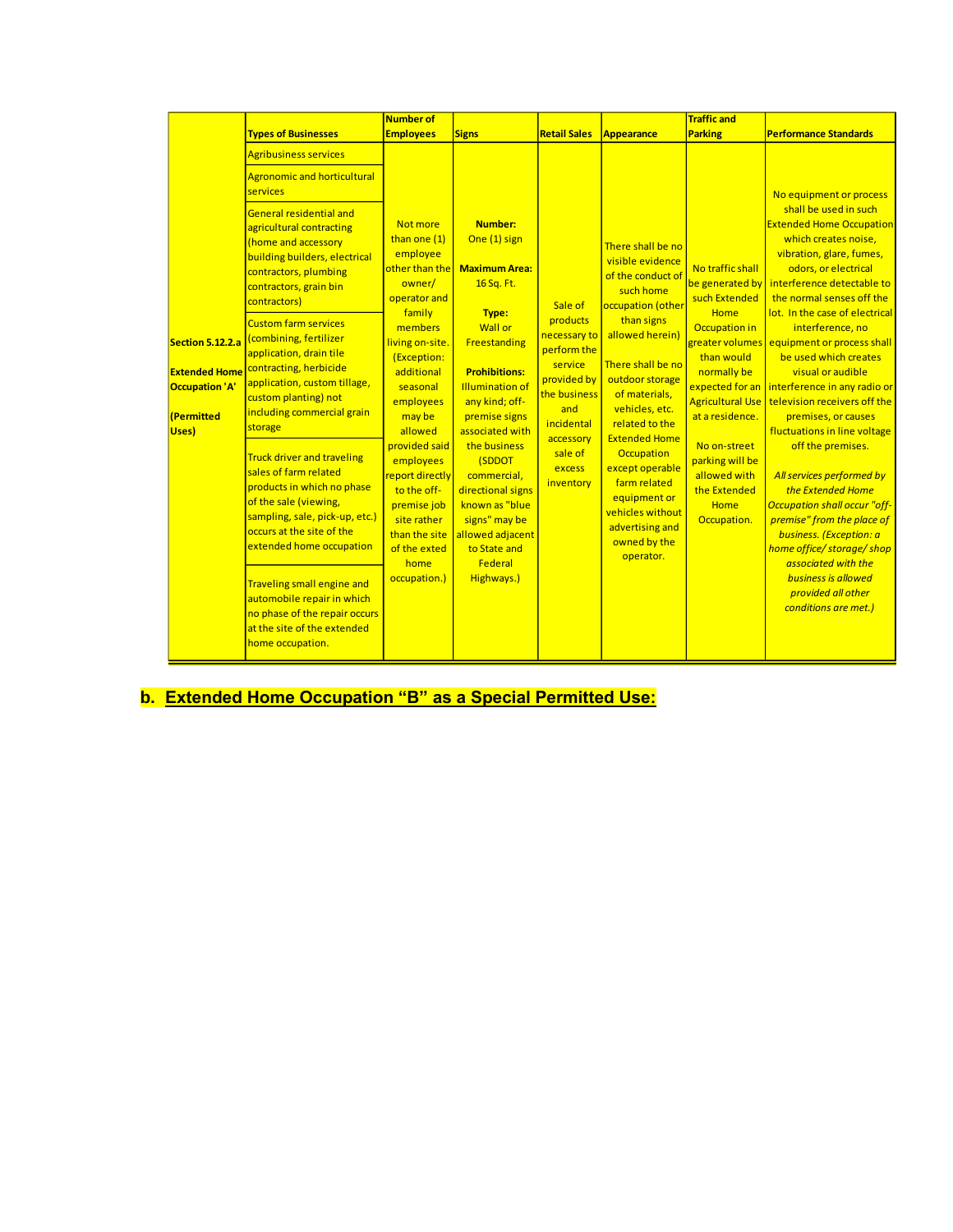|                                        |                                                                                                                                                                     | <b>Specific</b>                       | <b>Number of</b>                                                                                                            |                                                                                                                                                                                                       |                                                                                                                                                                                                                                         |                                                                                                                                                                                                                                                                                                                                                                                                |                                                                                                                                                                                                                                                                                                                                                                                                                                        | Performance                                                                                                                                                                                                                                                                                                                                                                                                                                                                                                                             |
|----------------------------------------|---------------------------------------------------------------------------------------------------------------------------------------------------------------------|---------------------------------------|-----------------------------------------------------------------------------------------------------------------------------|-------------------------------------------------------------------------------------------------------------------------------------------------------------------------------------------------------|-----------------------------------------------------------------------------------------------------------------------------------------------------------------------------------------------------------------------------------------|------------------------------------------------------------------------------------------------------------------------------------------------------------------------------------------------------------------------------------------------------------------------------------------------------------------------------------------------------------------------------------------------|----------------------------------------------------------------------------------------------------------------------------------------------------------------------------------------------------------------------------------------------------------------------------------------------------------------------------------------------------------------------------------------------------------------------------------------|-----------------------------------------------------------------------------------------------------------------------------------------------------------------------------------------------------------------------------------------------------------------------------------------------------------------------------------------------------------------------------------------------------------------------------------------------------------------------------------------------------------------------------------------|
|                                        | <b>Types of Businesses</b>                                                                                                                                          | <b>Requirements</b>                   | <b>Employees</b>                                                                                                            | <b>Signs</b>                                                                                                                                                                                          | <b>Retail Sales</b>                                                                                                                                                                                                                     | Appearance                                                                                                                                                                                                                                                                                                                                                                                     | <b>Traffic and Parking Standards</b>                                                                                                                                                                                                                                                                                                                                                                                                   |                                                                                                                                                                                                                                                                                                                                                                                                                                                                                                                                         |
| <b>Section 5.12.2.b</b>                | Any use in Section 5.12.2.A<br>without Specific<br>Requirements listed, where<br>the applicant may meet the<br>conditions of Section<br>5.12.2.B, but not 5.12.2.A. | N/A                                   | Not more<br>than three (3)<br>employees<br>other than the<br>owner/<br>operator and<br>family<br>members<br>living on-site. | Number:<br>One (1) sign<br><b>Maximum Area:</b><br>16 Sq. Ft.<br>Type:                                                                                                                                | Sale of<br>products<br>necessary to<br>perform the<br>service<br>provided by<br>the business<br>and<br>incidental<br>accessory<br>sale of<br>excess<br>inventory<br>Sale of<br>products<br>associated<br>with the<br>business,<br>site. | There shall be no<br>visible evidence<br>of the conduct of<br>such home<br>occupation (other<br>than signs<br>allowed herein)<br>There shall be no<br>outdoor storage<br>of materials.<br>vehicles, etc.<br>related to the<br><b>Extended Home</b><br><b>Occupation</b><br>except operable<br>farm related<br>equipment or<br>vehicles without<br>advertising and<br>owned by the<br>operator. | No traffic shall be<br>generated by such<br><b>Extended Home</b><br>Occupation in<br>greater volumes<br>than would<br>normally be<br>expected for an<br><b>Agricultural Use at</b><br>a residence.<br>The applicant shall<br>provide<br>documentation of<br>notification of the<br>the applicable road<br>authority.<br>The administrative<br>official may<br>require a haul road<br>agreement at<br>request of the road<br>authority. | No equipment or<br>process shall be<br>used in such<br><b>Extended Home</b><br><b>Occupation which</b><br>creates noise,<br>vibration, glare,<br>fumes, odors, or<br>electrical<br>interference<br>detectable to the<br>normal senses off<br>the lot. In the case<br>of electrical<br>interference, no<br>equipment or<br>process shall be<br>used which creates<br>visual or audible<br>interference in any<br>radio or television<br>receivers off the<br>premises, or causes<br>fluctuations in line<br>voltage off the<br>premises. |
|                                        | Repair or manufacture by<br>welding                                                                                                                                 | N/A                                   |                                                                                                                             |                                                                                                                                                                                                       |                                                                                                                                                                                                                                         |                                                                                                                                                                                                                                                                                                                                                                                                |                                                                                                                                                                                                                                                                                                                                                                                                                                        |                                                                                                                                                                                                                                                                                                                                                                                                                                                                                                                                         |
|                                        | Veterinarian                                                                                                                                                        | <b>See Section</b><br>5.12.2.d.i      |                                                                                                                             |                                                                                                                                                                                                       |                                                                                                                                                                                                                                         |                                                                                                                                                                                                                                                                                                                                                                                                |                                                                                                                                                                                                                                                                                                                                                                                                                                        |                                                                                                                                                                                                                                                                                                                                                                                                                                                                                                                                         |
|                                        | Blacksmith/metal fabrication                                                                                                                                        | N/A                                   |                                                                                                                             | <b>Wall or</b><br>Freestanding                                                                                                                                                                        |                                                                                                                                                                                                                                         |                                                                                                                                                                                                                                                                                                                                                                                                |                                                                                                                                                                                                                                                                                                                                                                                                                                        |                                                                                                                                                                                                                                                                                                                                                                                                                                                                                                                                         |
| <b>Extended Home</b><br>Occupation 'B' | Seed cleaning and sales                                                                                                                                             | N/A                                   |                                                                                                                             | <b>Prohibitions:</b><br><b>Illumination of</b><br>any kind; off-<br>premise signs<br>associated with<br>the business<br>(SDDOT<br>commercial,<br>directional signs<br>known as "blue<br>signs" may be |                                                                                                                                                                                                                                         |                                                                                                                                                                                                                                                                                                                                                                                                |                                                                                                                                                                                                                                                                                                                                                                                                                                        |                                                                                                                                                                                                                                                                                                                                                                                                                                                                                                                                         |
| <b>Special</b><br>Permitted<br>Uses)   | Slaughterhouse or butcher<br>shop                                                                                                                                   | <b>See Section</b><br>$5.12.2$ .d.iii |                                                                                                                             |                                                                                                                                                                                                       |                                                                                                                                                                                                                                         |                                                                                                                                                                                                                                                                                                                                                                                                |                                                                                                                                                                                                                                                                                                                                                                                                                                        |                                                                                                                                                                                                                                                                                                                                                                                                                                                                                                                                         |
|                                        | Farm equipment or<br>implement repair                                                                                                                               | N/A                                   |                                                                                                                             |                                                                                                                                                                                                       |                                                                                                                                                                                                                                         |                                                                                                                                                                                                                                                                                                                                                                                                |                                                                                                                                                                                                                                                                                                                                                                                                                                        |                                                                                                                                                                                                                                                                                                                                                                                                                                                                                                                                         |
|                                        | Small engine and automobile<br>repair (including auto body<br>repair and detailing)                                                                                 | N/A                                   |                                                                                                                             |                                                                                                                                                                                                       |                                                                                                                                                                                                                                         |                                                                                                                                                                                                                                                                                                                                                                                                |                                                                                                                                                                                                                                                                                                                                                                                                                                        |                                                                                                                                                                                                                                                                                                                                                                                                                                                                                                                                         |
|                                        | Private storage business                                                                                                                                            | <b>See Section</b><br>$5.12.2$ .d.iv  |                                                                                                                             | allowed adjacent produced on<br>to State and<br>Federal<br>Highways.)                                                                                                                                 |                                                                                                                                                                                                                                         |                                                                                                                                                                                                                                                                                                                                                                                                | No on-street<br>parking will be<br>allowed with the<br><b>Extended Home</b><br>Occupation.                                                                                                                                                                                                                                                                                                                                             |                                                                                                                                                                                                                                                                                                                                                                                                                                                                                                                                         |

# **c. Extended Home Occupation "C" as a Conditional Use:**

|  |                                                                                                   |                                                                                                                                                                                                                                                      |                              | <b>Number of</b>                                                                                                           |                                                                                                                                                                                                                                                              |                                                                                                                                                                                                                                      |                                                                                                                                                                                                                                                                                                                                                                                                            | <b>Traffic and</b>                                                                                                                                                                                                                                                            | <b>Performance</b>                                                                                                                                                                                                                                                                                                                                                                                                                                  |
|--|---------------------------------------------------------------------------------------------------|------------------------------------------------------------------------------------------------------------------------------------------------------------------------------------------------------------------------------------------------------|------------------------------|----------------------------------------------------------------------------------------------------------------------------|--------------------------------------------------------------------------------------------------------------------------------------------------------------------------------------------------------------------------------------------------------------|--------------------------------------------------------------------------------------------------------------------------------------------------------------------------------------------------------------------------------------|------------------------------------------------------------------------------------------------------------------------------------------------------------------------------------------------------------------------------------------------------------------------------------------------------------------------------------------------------------------------------------------------------------|-------------------------------------------------------------------------------------------------------------------------------------------------------------------------------------------------------------------------------------------------------------------------------|-----------------------------------------------------------------------------------------------------------------------------------------------------------------------------------------------------------------------------------------------------------------------------------------------------------------------------------------------------------------------------------------------------------------------------------------------------|
|  |                                                                                                   | <b>Types of Businesses</b>                                                                                                                                                                                                                           | <b>Specific Requirements</b> | <b>Employees</b>                                                                                                           | <b>Signs</b>                                                                                                                                                                                                                                                 | <b>Retail Sales</b>                                                                                                                                                                                                                  | Appearance                                                                                                                                                                                                                                                                                                                                                                                                 | <b>Parking</b>                                                                                                                                                                                                                                                                | <b>Standards</b>                                                                                                                                                                                                                                                                                                                                                                                                                                    |
|  |                                                                                                   | Any use in Section 5.12.2.B<br>without Specific<br><b>Requirements listed, where</b><br>the applicant may meet the<br>conditions of Section<br>5.12.2.C, but not 5.12.2.B.                                                                           | As determined by the Board   | Not more<br>than ten (10)<br>employees<br>other than the<br>owner/<br>operator and<br>family<br>members<br>living on-site. | Sale of products<br>necessary to<br>perform the<br>service provided inventory<br>by the business<br>and incidental<br>accessory sale of products<br>excess inventory associated<br>Sale of products<br>associated with<br>the business,<br>produced on site. | Sale of<br><b>products</b><br>perform the<br>service<br>provided by<br>the business<br>and<br>incidental<br>accessory<br>sale of<br>excess<br>Sale of<br>with the<br>business,<br>produced on<br>site.<br><b>Sale of</b><br>products | necessary to There shall be no<br>visible evidence<br>of the conduct of<br>such home<br>occupation (other<br>than signs<br>allowed herein)<br>There shall be no<br>outdoor storage<br>of materials,<br>vehicles, etc.<br>related to the<br><b>Extended Home</b><br>Occupation<br>except operable<br>farm related<br>equipment or<br>vehicles without<br>advertising and<br>owned by the<br>operator; or if | The applicant<br>shall provide<br>documentation<br>of notification<br>of the the<br>applicable road<br>authority.<br>The Board of<br><b>Adjustment may</b><br>require a haul<br>road<br>agreement.<br>No on-street<br>parking will be<br>allowed with<br>the Extended<br>Home | No equipment or<br>process shall be<br>used in such<br><b>Extended Home</b><br><b>Occupation</b><br>which creates<br>noise, vibration,<br>glare, fumes,<br>odors, or<br>electrical<br><i>interference</i><br>detectable to the<br>normal senses<br>off the lot. In the<br>case of electrical<br>interference, no<br>equipment or<br>process shall be<br>used which<br>creates visual or<br>audible<br>interference in<br>any radio or<br>television |
|  |                                                                                                   | <b>Veterinarian</b>                                                                                                                                                                                                                                  | See Section 5.12.2.e.i       |                                                                                                                            |                                                                                                                                                                                                                                                              |                                                                                                                                                                                                                                      |                                                                                                                                                                                                                                                                                                                                                                                                            |                                                                                                                                                                                                                                                                               |                                                                                                                                                                                                                                                                                                                                                                                                                                                     |
|  |                                                                                                   | <b>Agricultural Processing</b>                                                                                                                                                                                                                       | See Section 5.12.2.e.ii      |                                                                                                                            |                                                                                                                                                                                                                                                              |                                                                                                                                                                                                                                      |                                                                                                                                                                                                                                                                                                                                                                                                            |                                                                                                                                                                                                                                                                               |                                                                                                                                                                                                                                                                                                                                                                                                                                                     |
|  |                                                                                                   | <b>Commercial grain handling</b><br>(other than seed sales)                                                                                                                                                                                          | As determined by the Board   |                                                                                                                            |                                                                                                                                                                                                                                                              |                                                                                                                                                                                                                                      |                                                                                                                                                                                                                                                                                                                                                                                                            |                                                                                                                                                                                                                                                                               |                                                                                                                                                                                                                                                                                                                                                                                                                                                     |
|  | <b>Section 5.12.2.c</b><br><b>Extended Home</b><br>Occupation 'C'<br><b>(Conditional</b><br>Uses) | <b>General residential and</b><br>agricultural contracting<br>(home and accessory<br>building builders, electrical<br>contractors, plumbing<br>contractors, grain bin<br>contractors, gravel/<br>excavating contractors,<br>road/bridge contractors) | See Section 5.12.2.e.iii     |                                                                                                                            |                                                                                                                                                                                                                                                              |                                                                                                                                                                                                                                      |                                                                                                                                                                                                                                                                                                                                                                                                            |                                                                                                                                                                                                                                                                               |                                                                                                                                                                                                                                                                                                                                                                                                                                                     |
|  |                                                                                                   | Slaughterhouse or butcher<br>shop                                                                                                                                                                                                                    | See Section 5.12.2.e.iv      |                                                                                                                            |                                                                                                                                                                                                                                                              |                                                                                                                                                                                                                                      |                                                                                                                                                                                                                                                                                                                                                                                                            |                                                                                                                                                                                                                                                                               |                                                                                                                                                                                                                                                                                                                                                                                                                                                     |
|  | Farm equipment,<br>implement, automobile<br>repair (including auto body<br>repair)                | See Section 5.12.2.e.v                                                                                                                                                                                                                               |                              |                                                                                                                            | where<br>components<br>of the final<br>product<br>were not<br>produced on<br>site.                                                                                                                                                                           | allowed with<br>specific screening<br>listed in 5.12.2.C<br>"Specific<br>Requirements"                                                                                                                                               | Occupation.                                                                                                                                                                                                                                                                                                                                                                                                | receivers off the<br>premises, or<br>causes<br>fluctuations in<br>line voltage off<br>the premises.                                                                                                                                                                           |                                                                                                                                                                                                                                                                                                                                                                                                                                                     |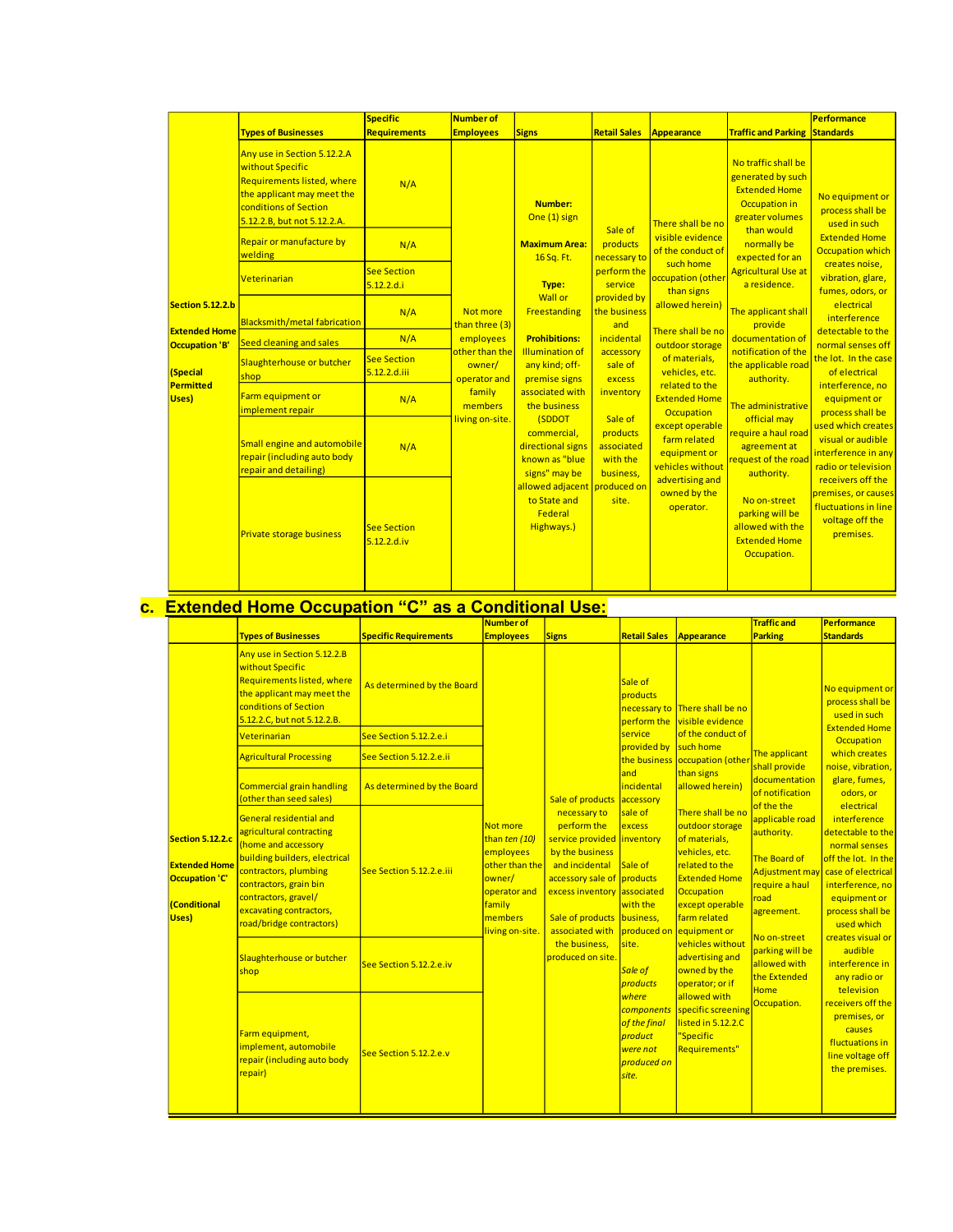## **d. Specific Requirements for Permitted Special Uses (Reference Section 5.12.2.b):**

**i. Veterinarian:**

- **a. Not more than fifty (50) animal units may be confined on site associated with the business for more than forty-five (45) consecutive days.**
- **ii. Custom farm services (combining, fertilizer application, drain tile contracting, herbicide application, custom tillage, custom planting) not including commercial grain storage:**
	- **a. Storage of fertilizer, herbicide, pesticide, and other chemicals other than those used on the farm of the extended home occupation owner is prohibited.**
- **iii. Slaughterhouse or butcher shop:**
	- **a. Documentation of applicable license/permits is provided to the administrative official; and**
	- **b. Slaughter and butcher is limited to animals owned or raised by the owner/operator of the extended home occupation.**
- **iv. Private storage business**
	- **a. Operated inside an accessory structure constructed Prior to January 1, 2022; or**
	- **b. Operated inside a structure originally constructed for an agricultural use or other extended home occupation after January 1, 2022.**

**e. Specific Requirements for Conditional Uses (Reference Section 5.12.2.c):**

- **i. Veterinarian:**
	- **a. More than fifty (50) animal units are confined on site associated with the business for more than forty-five (45) consecutive days.**
- **ii. Agricultural Processing:**
	- **a. The primary component of the product being processed shall be raised by the extended home occupation owner/operator.**
- **iii. General residential and agricultural contracting (home and accessory building builders, electrical contractors, plumbing contractors, grain bin contractors, gravel/ excavating contractors, road/bridge contractors) with or without limited outdoor storage provided:**
	- **a. No vehicle or equipment is stored outside, between the structure in which**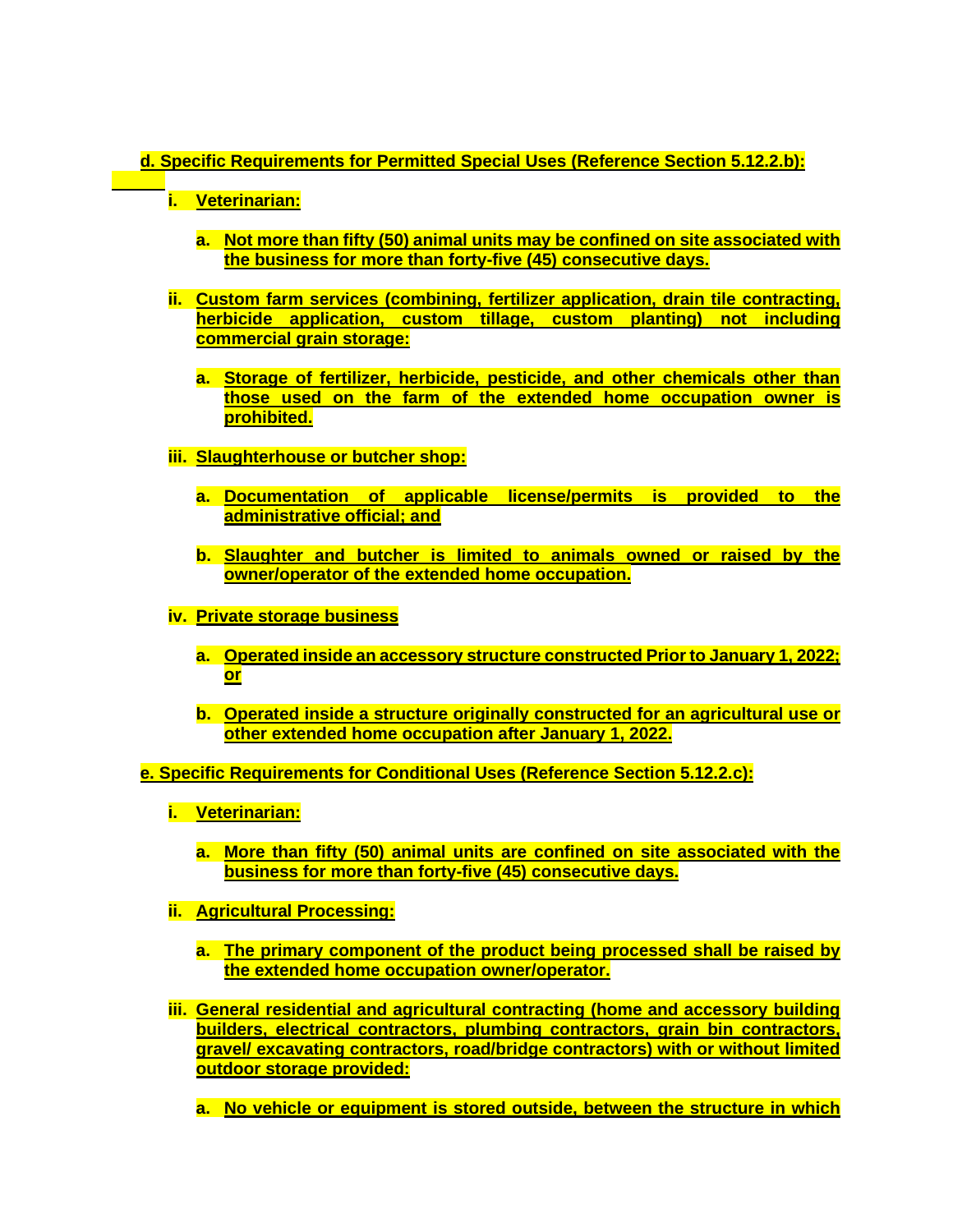**the extended home occupation is carried out and the nearest adjacent rightof-way.**

- **b. All storage of petroleum based products in a tank or series of tanks exceeding 1,000 gallons (inside and outside) shall occur over concrete or asphalt surfacing if in Zone A, B, or C of the Aquifer Protection District.**
- **c. Any vehicles or equipment associated with the extended home occupation which are stored outside shall be screened on all sides by means of buildings and/or conifer trees spaced not more than thirty (30') feet, and greater than five (5') feet at the time of planting.**
- **d. Any trees required for screening shall comply with shelterbelt setback requirements.**
- **iv. Slaughterhouse or butcher shop:**
	- **a. Documentation of applicable license/permits is provided to the administrative official.**
- **v. Farm equipment, implement, and automobile repair (including auto body repair) with outdoor storage of up to ten (10) vehicles or pieces of equipment provided:**
	- **a. No vehicle or equipment is on site for more than six (6) months**
	- **b. No vehicle or equipment is stored outside, between the structure in which the extended home occupation is carried out and any adjacent right-of-way.**
	- **c. All storage and repair (inside and outside) shall occur over concrete or asphalt surfacing if in Zone A, B, or C of the Aquifer Protection District**
	- **d. Any vehicles or equipment associated with the extended home occupation which are stored outside shall be screened from the right-of-way by means of buildings and/or solid walled fence, not more than eight (8') feet in height and conifer trees spaced not more than forty-five feet (45'), and greater than five feet (5') at the time of planting. (Fences are not required where storage area is greater than 300' from right-of-way)**
	- **e. Any vehicles or equipment associated with the extended home occupation which are stored outside shall be screened from side and rear yards by means of buildings and/or conifer trees spaced not more than 30', and greater than 5' at the time of planting.**
	- **f. Any trees required for screening shall comply with shelterbelt setback requirements.**

a. Other individuals engaged in such occupation shall consist of family members residing on the premises and up to three (3) non-family employees.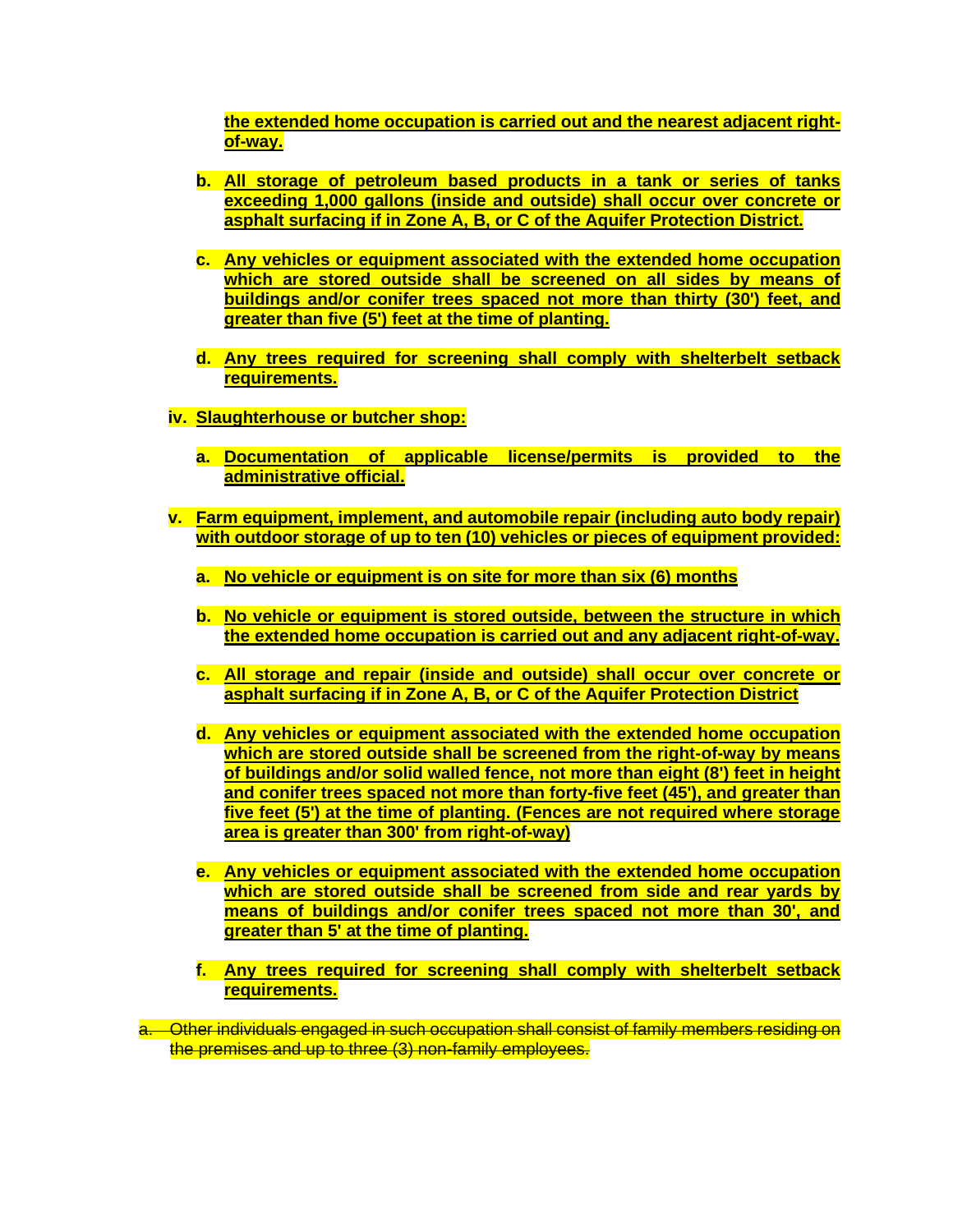- b. There shall be no change in the outside appearance of the buildings or premises, or other visible evidence of the conduct of such home occupation other than one on-premise sign, not to exceed sixteen (16) square feet in area, non-illuminated.
- c. Off premise signage for extended home occupations shall be limited to South Dakota Department of Transportation (SDDOT) commercial, directional signs, also known as "Blue Signs". These signs, with SDDOT approval, may be located adjacent to State and Federal Highways.
- d. The only retail sales allowed shall consist of the sale of commodities/products prepared on the premises in connection with such occupation or activity. Exception: Seed Sales.
- e. There shall be no outdoor storage of materials, vehicles, etc. related to the extended home occupation.
- Extended home occupations should be agriculturally related and be conducted in an accessory building.
- g. No traffic shall be generated by such extended home occupation in greater volumes than would normally be expected in a residential neighborhood, and any need of parking generated by the conduct of such extended home occupation shall be provided off the street and other than in a required front yard.
- h. No equipment or process shall be used in such extended home occupation which creates noise, vibration, glare, fumes, odors, or electrical interference detectable to the normal senses off the lot. In the case of electrical interference, no equipment or process shall be used which creates visual or audible interference in any radio or television receivers off the premises, or causes fluctuations in line voltage off the premises.
- **3**. **Extended Home Occupation standards in the Rural Residential, Town, and Lake Park Districts:**
	- **a. Extended Home Occupation "D" as a Permitted Use:**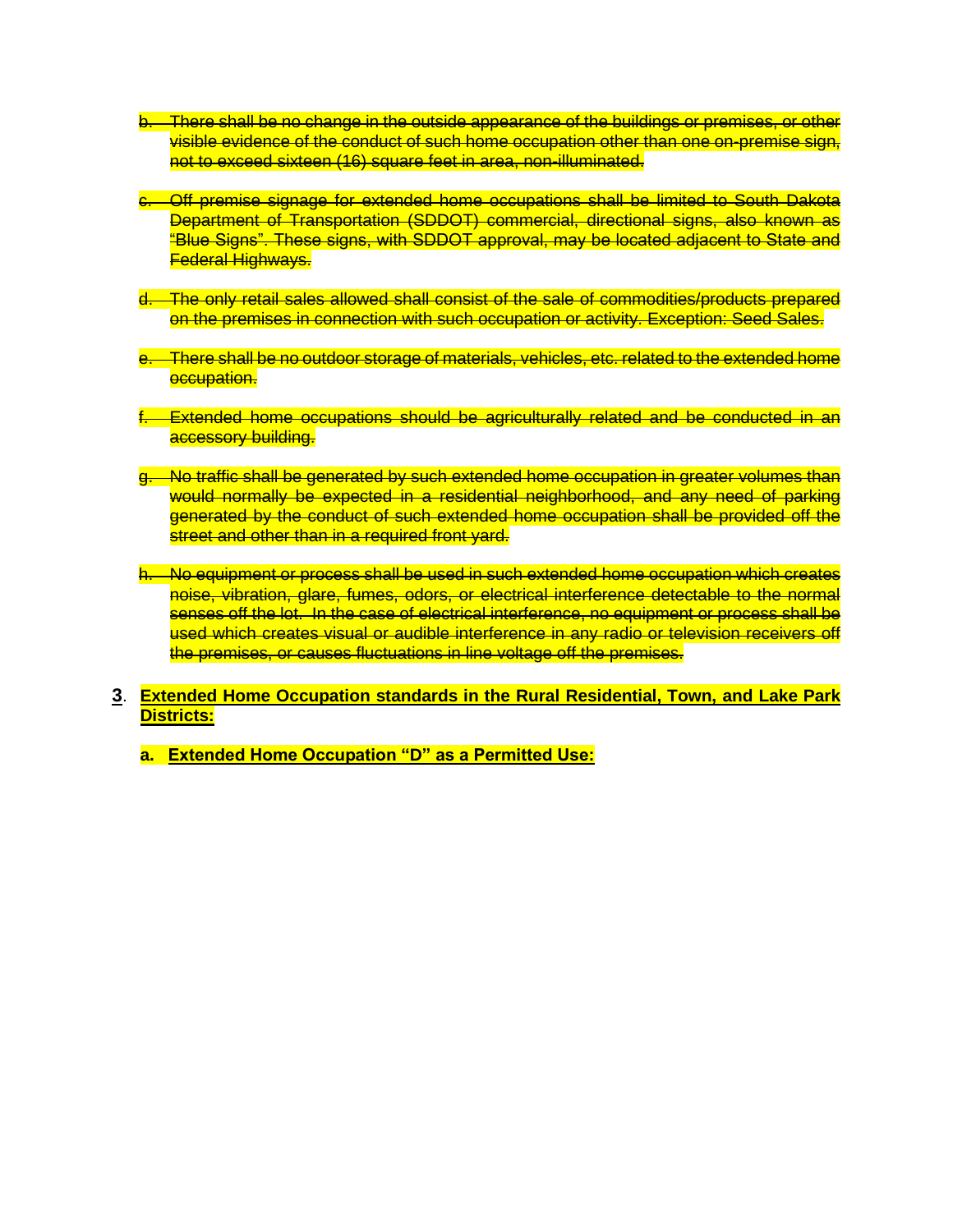|                                                           |                                                                                                                                                                                                                                                                                                                                                                              | <b>Number of</b>                                                                                                                                                                                                                                                                                                                                                 |                                                                                                                                                                                                                                                                                                                                                                                 |                                                                                                                                                                  |                                                                                                                                                                                                                                                                   | <b>Traffic and</b>                                                                                                                                                                                                                                                                       |                                                                                                                                                                                                                                                                                                                                                                                                                                                                                                                                                                                                                                                                                                                                                                                           |
|-----------------------------------------------------------|------------------------------------------------------------------------------------------------------------------------------------------------------------------------------------------------------------------------------------------------------------------------------------------------------------------------------------------------------------------------------|------------------------------------------------------------------------------------------------------------------------------------------------------------------------------------------------------------------------------------------------------------------------------------------------------------------------------------------------------------------|---------------------------------------------------------------------------------------------------------------------------------------------------------------------------------------------------------------------------------------------------------------------------------------------------------------------------------------------------------------------------------|------------------------------------------------------------------------------------------------------------------------------------------------------------------|-------------------------------------------------------------------------------------------------------------------------------------------------------------------------------------------------------------------------------------------------------------------|------------------------------------------------------------------------------------------------------------------------------------------------------------------------------------------------------------------------------------------------------------------------------------------|-------------------------------------------------------------------------------------------------------------------------------------------------------------------------------------------------------------------------------------------------------------------------------------------------------------------------------------------------------------------------------------------------------------------------------------------------------------------------------------------------------------------------------------------------------------------------------------------------------------------------------------------------------------------------------------------------------------------------------------------------------------------------------------------|
|                                                           | <b>Types of Businesses</b>                                                                                                                                                                                                                                                                                                                                                   | <b>Employees</b>                                                                                                                                                                                                                                                                                                                                                 | <b>Signs</b>                                                                                                                                                                                                                                                                                                                                                                    | <b>Retail Sales</b>                                                                                                                                              | Appearance                                                                                                                                                                                                                                                        | <b>Parking</b>                                                                                                                                                                                                                                                                           | <b>Performance Standards</b>                                                                                                                                                                                                                                                                                                                                                                                                                                                                                                                                                                                                                                                                                                                                                              |
| Section 5.12.3.a<br>Occupation 'D'<br>(Permitted<br>Uses) | Offices for agribusiness,<br>agronomic services, financial<br>services, insurance, travel<br>services, traveling sales,<br>provided customers do not<br>come to the site of the<br>extended home occupation.<br><b>General residential</b><br>contracting (home and<br>accessory building builders,<br>electrical contractors.<br><b>Extended Home</b> plumbing contractors) | Not more<br>than one (1)<br>employee<br>other than the<br>owner/<br>operator and<br>family<br>members<br>living on-site.<br>(Exception:<br>additional<br>seasonal<br>employees<br>may be<br>allowed<br>provided said<br>employees<br>report directly<br>to the off-<br>premise job<br>site rather<br>than the site<br>of the<br>extended<br>home<br>occupation.) | Number:<br>One (1) sign<br><b>Maximum Area:</b><br>16 Sq. Ft.<br>Type:<br><b>Wall or</b><br>Freestanding<br><b>Prohibitions:</b><br><b>Illumination of</b><br>any kind; off-<br>premise signs<br>associated with<br>the business<br>(SDDOT<br>commercial.<br>directional signs<br>known as "blue"<br>signs" may be<br>allowed adjacent<br>to State and<br>Federal<br>Highways.) | Sale of<br>products<br>necessary to<br>perform the<br>service<br>provided by<br>the business<br>and<br>incidental<br>accessory<br>sale of<br>excess<br>inventory | There shall be no<br>visible evidence<br>of the conduct of<br>such home<br>occupation (other<br>than signs<br>allowed herein)<br>There shall be no<br>outdoor storage<br>of materials,<br>vehicles, etc.<br>related to the<br><b>Extended Home</b><br>Occupation. | No traffic shall<br>be generated by<br>such Extended<br>Home<br>Occupation in<br>greater volumes<br>than would<br>normally be<br>expected for an<br><b>Agricultural Use</b><br>at a residence.<br>No on-street<br>parking will be<br>allowed with<br>the Extended<br>Home<br>Occupation. | No equipment or process<br>shall be used in such<br><b>Extended Home Occupation</b><br>which creates noise,<br>vibration, glare, fumes,<br>odors, or electrical<br>interference detectable to<br>the normal senses off the<br>lot. In the case of electrical<br>interference, no<br>equipment or process shall<br>be used which creates<br>visual or audible<br>interference in any radio or<br>television receivers off the<br>premises, or causes<br>fluctuations in line voltage<br>off the premises.<br>All services performed by<br>the Extended Home<br><b>Occupation shall occur "off-</b><br>premise" from the place of<br>business. (Exception: a<br>home office/storage/shop<br>associated with the<br><b>business is allowed</b><br>provided all other<br>conditions are met.) |
|                                                           | <b>Truck driver and traveling</b><br>sales in which no phase of<br>the sale (viewing, sampling,<br>sale, pick-up, etc.) occurs at<br>the site of the extended<br>home occupation<br><b>Traveling small engine and</b><br>automobile repair in which<br>no phase of the repair occurs<br>at the site of the extended<br>home occupation.                                      |                                                                                                                                                                                                                                                                                                                                                                  |                                                                                                                                                                                                                                                                                                                                                                                 |                                                                                                                                                                  |                                                                                                                                                                                                                                                                   |                                                                                                                                                                                                                                                                                          |                                                                                                                                                                                                                                                                                                                                                                                                                                                                                                                                                                                                                                                                                                                                                                                           |

**b. Extended Home Occupation "E" as a Conditional Use Permit:**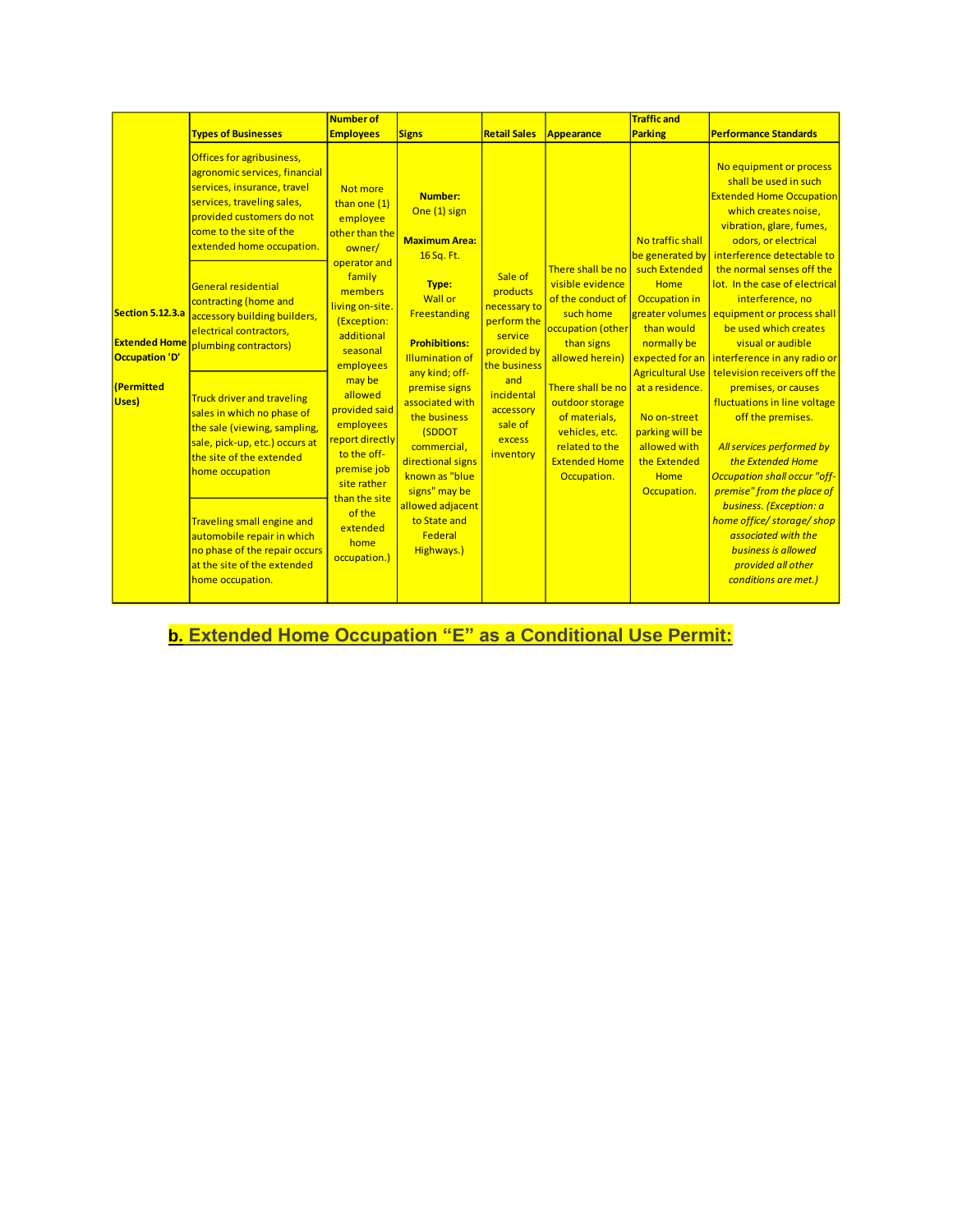|                                               | <b>Types of Businesses</b>                                                                                                                                          | <b>Specific</b><br>Requirements    | Number of<br><b>Employees</b>                                                                                                                                                                                                                                                                                                                                       | <b>Signs</b>                                                                                                                                                                                                                                                                                                                                                                                                                                | <b>Retail Sales</b>                                                                                                                                             | Appearance                                                                                                                                                                                                                                                                                                                                          | <b>Traffic and Parking</b>                                                                                                                                                                                                                                                                                                                                                                                                                                                                                                                                            | <b>Performance</b><br><b>Standards</b>                                                                                                                                                                                                                                                                                                                                                                                                                                          |
|-----------------------------------------------|---------------------------------------------------------------------------------------------------------------------------------------------------------------------|------------------------------------|---------------------------------------------------------------------------------------------------------------------------------------------------------------------------------------------------------------------------------------------------------------------------------------------------------------------------------------------------------------------|---------------------------------------------------------------------------------------------------------------------------------------------------------------------------------------------------------------------------------------------------------------------------------------------------------------------------------------------------------------------------------------------------------------------------------------------|-----------------------------------------------------------------------------------------------------------------------------------------------------------------|-----------------------------------------------------------------------------------------------------------------------------------------------------------------------------------------------------------------------------------------------------------------------------------------------------------------------------------------------------|-----------------------------------------------------------------------------------------------------------------------------------------------------------------------------------------------------------------------------------------------------------------------------------------------------------------------------------------------------------------------------------------------------------------------------------------------------------------------------------------------------------------------------------------------------------------------|---------------------------------------------------------------------------------------------------------------------------------------------------------------------------------------------------------------------------------------------------------------------------------------------------------------------------------------------------------------------------------------------------------------------------------------------------------------------------------|
|                                               | Any use in Section 5.12.3.a<br>without Specific<br>Requirements listed, where<br>the applicant may meet the<br>conditions of Section<br>5.12.3.b, but not 5.12.3.a. | N/A                                | Not more<br>than three (3)<br>employees<br>other than the<br>owner/<br>operator and<br>family<br>members<br>living on-site.<br>(Exception:<br>additional<br>seasonal<br>employees<br>may be<br>allowed<br>provided said<br>employees<br>report directly<br>to the off-<br>premise job<br>site rather<br>than the site<br>of the<br>extended<br>home<br>occupation.) | Number:<br>One (1) sign<br><b>Maximum Area: products</b><br>16 Sq. Ft.<br>Type:<br><b>Wall or</b><br>Freestanding<br><b>Prohibitions:</b><br><b>Illumination of</b><br>any kind; off-<br>premise signs<br>associated with inventory<br>the business<br>(SDDOT<br>commercial.<br>directional signs associated<br>known as "blue with the<br>signs" may be<br>allowed adjacent produced on "Specific<br>to State and<br>Federal<br>Highways.) | Sale of<br>perform the<br>service<br>provided by than signs<br>and<br>incidental<br>accessory<br>sale of<br>excess<br>Sale of<br>products<br>business.<br>site. | There shall be no<br>visible evidence<br>necessary to of the conduct of<br>such home<br>occupation (other at a residence.<br>the business allowed herein)<br>outdoor storage<br>of materials,<br>vehicles, etc.<br>related to the<br><b>Extended Home</b><br><b>Occupation</b><br>with specific<br>screening listed<br>in 5.12.3.c<br>Requirements" | No traffic shall be<br>generated by such<br><b>Extended Home</b><br>Occupation in greater<br>volumes than would<br>normally be expected<br>for an Agricultural Use which creates noise,<br>The applicant shall<br>provide<br>There shall be no documentation of<br>notification of the the llot. In the case of<br>applicable road<br>authority.<br>The administrative<br>official may require a<br>except if allowed haul road agreement<br>at request of the road<br>authority.<br>No on-street parking<br>will be allowed with<br>the Extended Home<br>Occupation. | No equipment or<br>process shall be used<br>in such Extended<br><b>Home Occupation</b><br>vibration, glare,<br>fumes, odors, or<br>electrical interference<br>detectable to the<br>normal senses off the<br>electrical<br>interference, no<br>equipment or process<br>shall be used which<br><b>Creates visual or</b><br>audible interference<br>in any radio or<br>television receivers<br>off the premises, or<br>causes fluctuations in<br>line voltage off the<br>premises. |
| Section 5.12.3.b                              | Adult and physical education                                                                                                                                        |                                    |                                                                                                                                                                                                                                                                                                                                                                     |                                                                                                                                                                                                                                                                                                                                                                                                                                             |                                                                                                                                                                 |                                                                                                                                                                                                                                                                                                                                                     |                                                                                                                                                                                                                                                                                                                                                                                                                                                                                                                                                                       |                                                                                                                                                                                                                                                                                                                                                                                                                                                                                 |
| <b>Extended Home</b><br><b>Occupation 'E'</b> | <b>Personal Services</b>                                                                                                                                            | N/A                                |                                                                                                                                                                                                                                                                                                                                                                     |                                                                                                                                                                                                                                                                                                                                                                                                                                             |                                                                                                                                                                 |                                                                                                                                                                                                                                                                                                                                                     |                                                                                                                                                                                                                                                                                                                                                                                                                                                                                                                                                                       |                                                                                                                                                                                                                                                                                                                                                                                                                                                                                 |
| <b>(Conditional</b><br>Use)                   | Repair, service, and<br>manufacture of recreational<br>vehicles, equipment, trailers,<br>watercraft, and personal<br>automobiles.                                   | <b>See Section</b><br>5.12.3.c.i   |                                                                                                                                                                                                                                                                                                                                                                     |                                                                                                                                                                                                                                                                                                                                                                                                                                             |                                                                                                                                                                 |                                                                                                                                                                                                                                                                                                                                                     |                                                                                                                                                                                                                                                                                                                                                                                                                                                                                                                                                                       |                                                                                                                                                                                                                                                                                                                                                                                                                                                                                 |
|                                               | Small engine and automobile<br>repair, and automobile<br>cleaning services (excluding<br>auto body repair)                                                          | <b>See Section</b><br>5.12.3.c.ii  |                                                                                                                                                                                                                                                                                                                                                                     |                                                                                                                                                                                                                                                                                                                                                                                                                                             |                                                                                                                                                                 |                                                                                                                                                                                                                                                                                                                                                     |                                                                                                                                                                                                                                                                                                                                                                                                                                                                                                                                                                       |                                                                                                                                                                                                                                                                                                                                                                                                                                                                                 |
|                                               | <b>Private storage business</b>                                                                                                                                     | <b>See Section</b><br>5.12.3.c.iii |                                                                                                                                                                                                                                                                                                                                                                     |                                                                                                                                                                                                                                                                                                                                                                                                                                             |                                                                                                                                                                 |                                                                                                                                                                                                                                                                                                                                                     |                                                                                                                                                                                                                                                                                                                                                                                                                                                                                                                                                                       |                                                                                                                                                                                                                                                                                                                                                                                                                                                                                 |

- **c. Specific Requirements for Permitted Special Uses (Reference Section 5.12.3.b):**
	- **i. Repair, service, and manufacture of recreational vehicles, equipment, trailers, watercraft, and personal automobiles:**
		- **a. Not more than four (4) items waiting to be repaired or picked up shall be stored outdoors at any time.**
		- **b. No vehicle or equipment is on site for more than six (6) months**
		- **c. No vehicle or equipment is stored outside, between the structure in which the extended home occupation is carried out and any adjacent right-of-way.**
		- **d. All storage and repair (inside and outside) shall occur over concrete or asphalt surfacing.**
		- **e. Any vehicles or equipment associated with the extended home occupation which are stored outside shall be screened from the right-of-way by means of buildings and/or solid walled fence, not more than eight (8') feet in height as determined by the Board of Adjustment. In addition to or in lieu of a solid walled fence, the Board may require planting of conifer trees greater than five feet (5') at the time of planting, and spaced at a distance to be established by the Board. (Fences may not be required where storage area is greater than 300' from right-of-way)**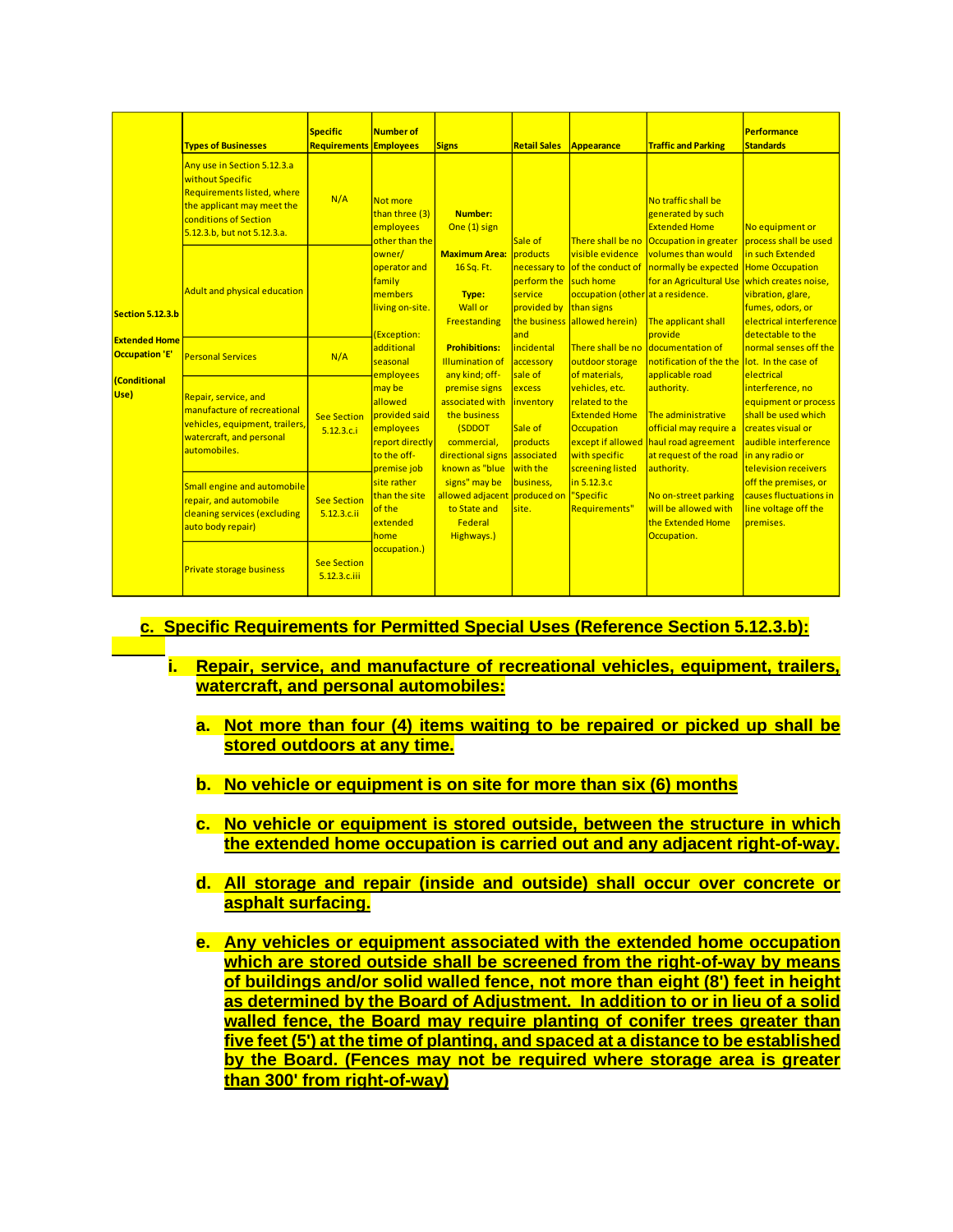- **f. Any vehicles or equipment associated with the extended home occupation which are stored outside shall be screened from side and rear yards by means of buildings and/or conifer trees spaced not more than 30', and greater than 5' at the time of planting. (Exception: with written consent from the affected adjacent landowner, screening from a side or rear yard may be provided by an alternative means, ie: fence, wall, hedge, or agreement that no screening is necessary.)**
- **g. Any trees required for screening shall comply with shelterbelt setback requirements from agricultural uses.**
- **ii. Small engine and automobile repair, and automobile cleaning services (excluding auto body repair):**
	- **a. Not more than four (4) items waiting to be repaired or picked up shall be stored outdoors at any time.**
	- **b. No vehicle or equipment is on site for more than six (6) months**
	- **c. No vehicle or equipment is stored outside, between the structure in which the extended home occupation is carried out and any adjacent right-of-way.**
	- **d. All storage and repair (inside and outside) shall occur over concrete or asphalt surfacing.**
	- **e. Any vehicles or equipment associated with the extended home occupation which are stored outside shall be screened from the right-of-way by means of buildings and/or solid walled fence, not more than eight (8') feet in height as determined by the Board of Adjustment. In addition to or in lieu of a solid walled fence, the Board may require planting of conifer trees greater than five feet (5') at the time of planting, and spaced at a distance to be established by the Board. (Fences may not be required where storage area is greater than 300' from right-of-way)**
	- **f. Any vehicles or equipment associated with the extended home occupation which are stored outside shall be screened from side and rear yards by means of buildings and/or conifer trees spaced not more than 30', and greater than 5' at the time of planting. (Exception: with written consent from the affected adjacent landowner, screening from a side or rear yard may be provided by an alternative means, ie: fence, wall, hedge, or agreement that no screening is necessary.)**
	- **g. Any trees required for screening shall comply with shelterbelt setback requirements from agricultural uses.**
- **iii. Private storage business:**
	- **a. Allowed as an extended home occupation in the Lake Park District provided 5.12.3.c.iii.b-d are followed.**
	- **b. Operated inside an accessory structure on a lot not adjacent to the**